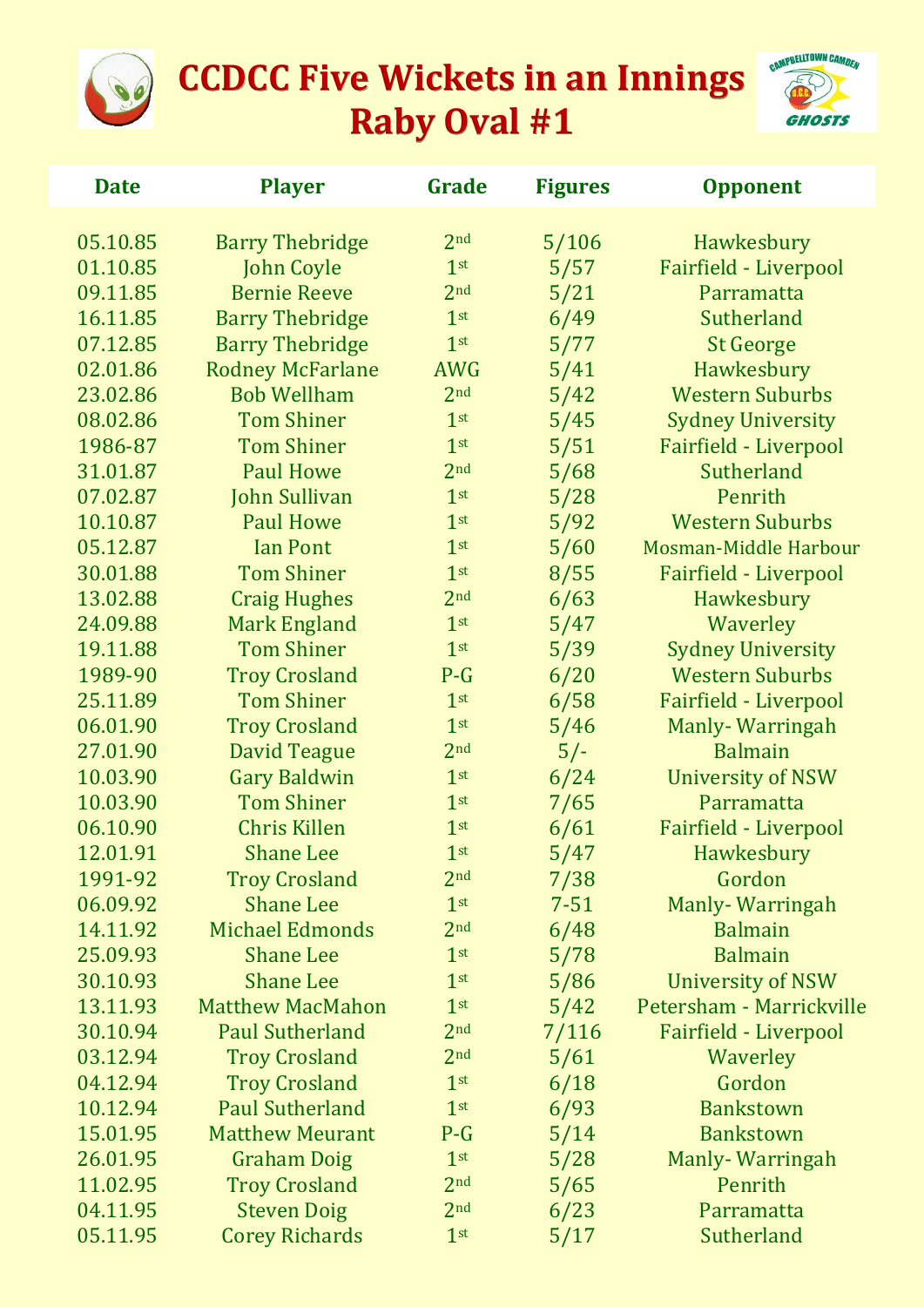



| <b>Date</b> | <b>Player</b>             | Grade           | <b>Figures</b> | <b>Opponent</b>           |
|-------------|---------------------------|-----------------|----------------|---------------------------|
| 10.12.95    | <b>Matthew Meurant</b>    | $P-G$           | 5/25           | Waverley                  |
| 17.02.96    | <b>Matthew MacMahon</b>   | 1 <sup>st</sup> | 5/39           | Waverley                  |
| 22.12.96    | <b>Matthew Meurant</b>    | $P-G$           | 5/25           | Randwick                  |
| 04.01.97    | <b>Matthew Mearant</b>    | 2 <sub>nd</sub> | 6/100          | <b>Northern Districts</b> |
| 22.02.97    | <b>William Newell</b>     | 1 <sup>st</sup> | 6/40           | <b>Western Suburbs</b>    |
| 01.03.97    | <b>William Newell</b>     | 1 <sup>st</sup> | 5/42           | Petersham - Marrickville  |
| 22.03.97    | <b>Ben Isakka</b>         | 2 <sub>nd</sub> | 5/66           | <b>Balmain</b>            |
| 02.11.97    | <b>Paul Sutherland</b>    | 1 <sup>st</sup> | 5/34           | Petersham - Marrickville  |
| 04.10.97    | <b>Paul Sutherland</b>    | 1 <sup>st</sup> | 5/81           | <b>Balmain</b>            |
| 15.11.97    | <b>Matthew Meurant</b>    | 1 <sup>st</sup> | 5/64           | <b>North Sydney</b>       |
| 06.01.98    | <b>Matthew Sutherland</b> | AWG             | 5/24           | <b>University of NSW</b>  |
| 21.02.98    | <b>Brett Williams</b>     | 1 <sup>st</sup> | 5/56           | Penrith                   |
| 13.02.99    | <b>Matthew Sutherland</b> | 2 <sub>nd</sub> | 6/66           | Sutherland                |
| 09.01.99    | <b>Damon Preo</b>         | 1 <sup>st</sup> | 5/54           | <b>Eastern Suburbs</b>    |
| 27.02.99    | <b>Paul Sutherland</b>    | 1 <sup>st</sup> | 8/91           | <b>Mosman</b>             |
| 02.10.99    | Ian Vaughan               | 1 <sup>st</sup> | 5/47           | North Sydney              |
| 23.01.00    | <b>Benham Dodd</b>        | 1 <sup>st</sup> | 5/22           | <b>Eastern Suburbs</b>    |
| 19.02.00    | <b>Mitchell Claydon</b>   | 2 <sub>nd</sub> | 6/60           | <b>Western Suburbs</b>    |
| 11.11.00    | <b>Matthew Sutherland</b> | 2 <sub>nd</sub> | 5/60           | Penrith                   |
| 09.12.00    | <b>Benham Dodd</b>        | 1 <sup>st</sup> | 6/59           | Sutherland                |
| 21.12.00    | Nathan Glynn              | <b>AWG</b>      | 5/34           | Petersham - Marrickville  |
| 22.12.01    | <b>Mitchell Claydon</b>   | 1 <sup>st</sup> | 6/23           | Gordon                    |
| 08.01.02    | <b>Dylan Thomas</b>       | <b>AWG</b>      | 7/20           | Gordon                    |
| 12.01.02    | <b>Jamie Malskaitis</b>   | 2 <sub>nd</sub> | 5/31           | <b>Eastern Suburbs</b>    |
| 26.01.02    | <b>Paul Sutherland</b>    | 1 <sup>st</sup> | 5/67           | <b>Bankstown</b>          |
| 23.02.02    | <b>Ben Isakka</b>         | 2 <sub>nd</sub> | 5/33           | Randwick - Petersham      |
| 09.03.02    | <b>Jamie Malskaitis</b>   | 2 <sub>nd</sub> | 5/38           | North Sydney              |
| 09.11.02    | <b>Cameron Nupier</b>     | 1 <sup>st</sup> | 6/45           | <b>Blacktown</b>          |
| 23.11.02    | <b>Tom Spry</b>           | 1 <sup>st</sup> | 5/87           | <b>UTS-Balmain</b>        |
| 15.02.03    | <b>Scott Coyte</b>        | 1 <sup>st</sup> | 6/39           | <b>University of NSW</b>  |
| 31.01.04    | David Ward                | 2 <sub>nd</sub> | 5/23           | <b>University of NSW</b>  |
| 04.12.04    | <b>Brett Van Deinsen</b>  | 1 <sup>st</sup> | 5/28           | <b>University of NSW</b>  |
| 2004.05     | <b>Jarrad Burke</b>       | 1 <sup>st</sup> | 7/31           | Gordon                    |
| 13.11.04    | <b>Cameron Nupier</b>     | 1 <sup>st</sup> | 6/37           | Randwick - Petersham      |
| 16.01.05    | <b>Anthony George</b>     | 1 <sup>st</sup> | 5/30           | <b>Eastern Suburbs</b>    |
| 12.02.05    | <b>Scott Coyte</b>        | 1 <sup>st</sup> | 5/52           | <b>Western Suburbs</b>    |
| 26.02.05    | <b>Benham Dodd</b>        | 2 <sub>nd</sub> | 5/42           | Gordon                    |
| 24.09.05    | Owen Babula               | 2 <sub>nd</sub> | 5/37           | <b>Bankstown</b>          |
| 01.10.05    | <b>Mitchell Claydon</b>   | 1 <sup>st</sup> | 5/56           | <b>St George</b>          |
| 22.10.05    | <b>Anthony George</b>     | 2 <sub>nd</sub> | 6/51           | <b>University of NSW</b>  |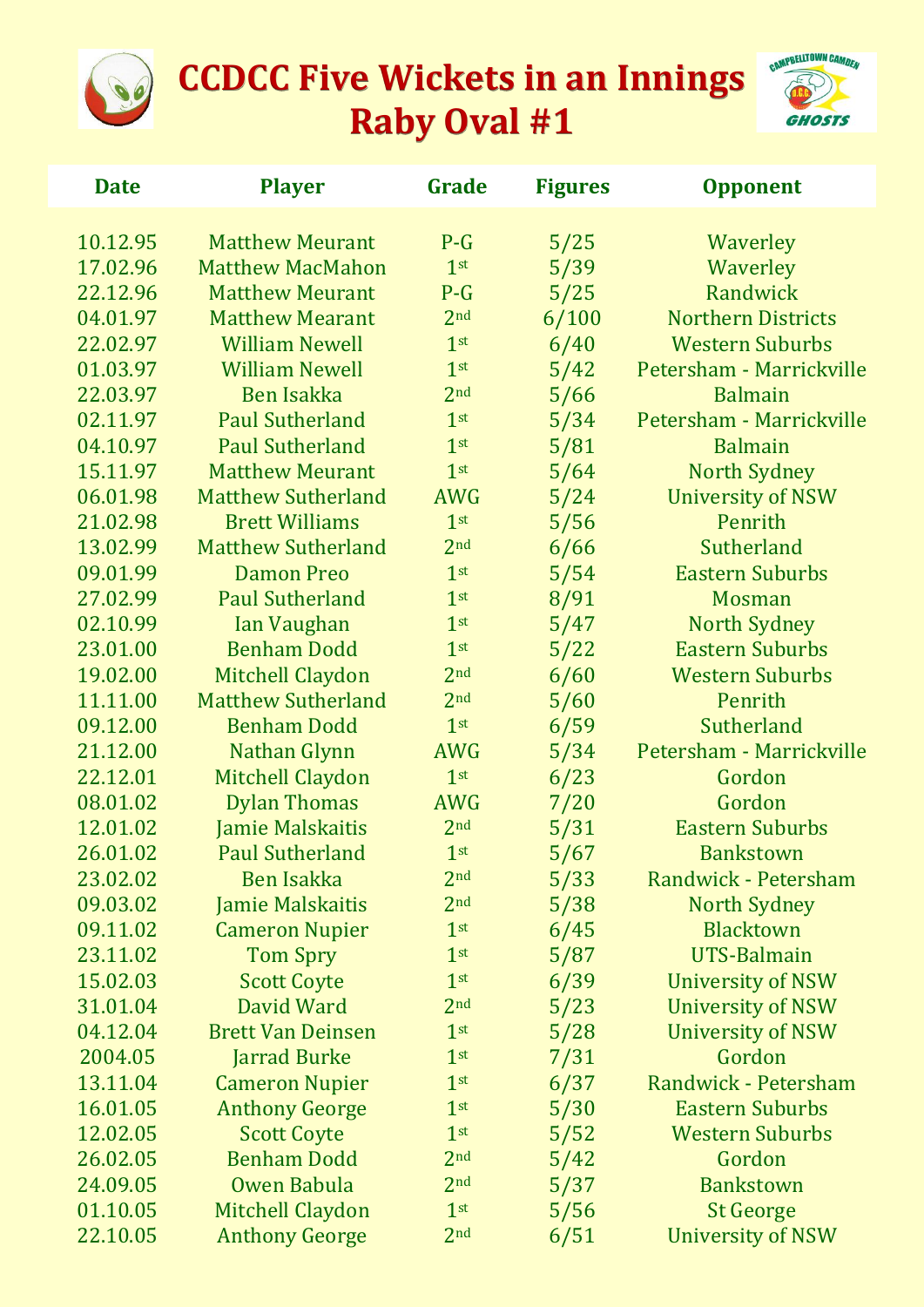



| <b>Date</b> | <b>Player</b>             | Grade           | <b>Figures</b> | <b>Opponent</b>           |
|-------------|---------------------------|-----------------|----------------|---------------------------|
| 12.11.05    | Mitchell Claydon          | 1 <sup>st</sup> | 6/52           | Sutherland                |
| 14.01.06    | Daniel Babula             | 2 <sub>nd</sub> | 6/46           | Hawkesbury                |
| 21.01.06    | <b>Benham Dodd</b>        | 2 <sub>nd</sub> | 5/61           | Hawkesbury                |
| 11.02.06    | <b>Benham Dodd</b>        | 2 <sub>nd</sub> | 5/68           | <b>Eastern Suburbs</b>    |
| 26.02.06    | <b>Brendan Jones</b>      | $P-G$           | 5/24           | Randwick - Petersham      |
| 21.10.06    | Daniel Babula             | 2 <sub>nd</sub> | 6/32           | <b>Sydney University</b>  |
| 27.10.06    | Daniel Babula             | 2 <sub>nd</sub> | 5/52           | <b>Sydney University</b>  |
| 25.11.06    | <b>Mitchell Claydon</b>   | 2 <sub>nd</sub> | 6/32           | Fairfield - Liverpool     |
| 02.12.06    | <b>Scott Coyte</b>        | 1 <sup>st</sup> | 5/48           | <b>Northern Districts</b> |
| 10.12.06    | <b>Adam Coyte</b>         | $P-G$           | 5/37           | Hawkesbury                |
| 21.01.07    | <b>Ben Bourke</b>         | <b>AWG</b>      | 6/40           | Fairfield - Liverpool     |
| 24.02.07    | <b>Cameron Nupier</b>     | 1 <sup>st</sup> | 6/75           | <b>Bankstown</b>          |
| 29.09.07    | <b>Cameron Nupier</b>     | 1 <sup>st</sup> | 6/64           | Sutherland                |
| 21.10.07    | <b>Ariel Leonard</b>      | 1 <sup>st</sup> | 5/29           | Gordon                    |
| 01.12.07    | <b>Scott Coyte</b>        | 1 <sup>st</sup> | 5/16           | Randwick - Petersham      |
| 08.12.07    | <b>Scott Coyte</b>        | 1 <sup>st</sup> | 5/40           | Randwick - Petersham      |
| 12.01.08    | <b>Danny Harding</b>      | 2 <sub>nd</sub> | 5/84           | <b>Eastern Suburbs</b>    |
| 01.03.08    | <b>Danny Harding</b>      | 2 <sub>nd</sub> | 8/41           | <b>St George</b>          |
| 08.03.08    | <b>Danny Harding</b>      | 2 <sub>nd</sub> | 5/28           | <b>St George</b>          |
| 18.10.08    | <b>Jarrad Burke</b>       | 1 <sup>st</sup> | 5/41           | <b>Northern Districts</b> |
| 10.01.09    | <b>Scott Coyte</b>        | 1 <sup>st</sup> | 5/58           | Parramatta                |
| 10.01.09    | Mitchell Claydon          | 1 <sup>st</sup> | 5/78           | Parramatta                |
| 31.01.09    | <b>Anthony George</b>     | 2 <sub>nd</sub> | 5/31           | <b>Bankstown</b>          |
| 03.10.09    | <b>Cameron Nupier</b>     | 1 <sup>st</sup> | 5/36           | Penrith                   |
| 06.12.09    | <b>Brendan Jones</b>      | $P-G$           | 6/17           | Sydney                    |
| 28.11.09    | <b>Nathan Brain</b>       | 1 <sup>st</sup> | 7/70           | <b>Western Suburbs</b>    |
| 28.11.09    | <b>Russell Gascoigne</b>  | 1 <sup>st</sup> | 5/15           | <b>Western Suburbs</b>    |
| 23.01.10    | <b>Troy Yabsley</b>       | 1 <sup>st</sup> | 6/30           | Manly-Warringah           |
| 13.03.10    | <b>Ben Isakka</b>         | 2 <sub>nd</sub> | 5/36           | <b>Mosman</b>             |
| 12.12.10    | <b>Ariel Leonard</b>      | 2 <sub>nd</sub> | 5/29           | Sydney                    |
| 05.11.11    | <b>Hamish Oxley</b>       | 1 <sup>st</sup> | 5/40           | Fairfield - Liverpool     |
| 28.01.12    | <b>Geoff Golding</b>      | 2 <sub>nd</sub> | 5/31           | Penrith                   |
| 22.12.12    | <b>Ben Bourke</b>         | 2 <sub>nd</sub> | 5/29           | <b>Western Suburbs</b>    |
| 13.10.13    | <b>Jessica MacFetters</b> | 2 <sub>nd</sub> | 6/31           | <b>Universities</b>       |
| 01.02.14    | <b>Adam Coyte</b>         | 1 <sup>st</sup> | 5/35           | <b>Western Suburbs</b>    |
| 11.10.14    | <b>Scott Coyte</b>        | 1 <sup>st</sup> | 5/68           | Sydney                    |
| 25.10.14    | <b>Scott Coyte</b>        | 1 <sup>st</sup> | 5/25           | Sutherland                |
| 26.10.14    | <b>Jordan Browne</b>      | $P-G$           | 5/16           | North Sydney              |
| 06.12.14    | <b>Tristan Muir</b>       | 2 <sub>nd</sub> | 5/87           | Hawkesbury                |
| 08.01.15    | Joshua Langford           | <b>AWG</b>      | 6/23           | Fairfield - Liverpool     |